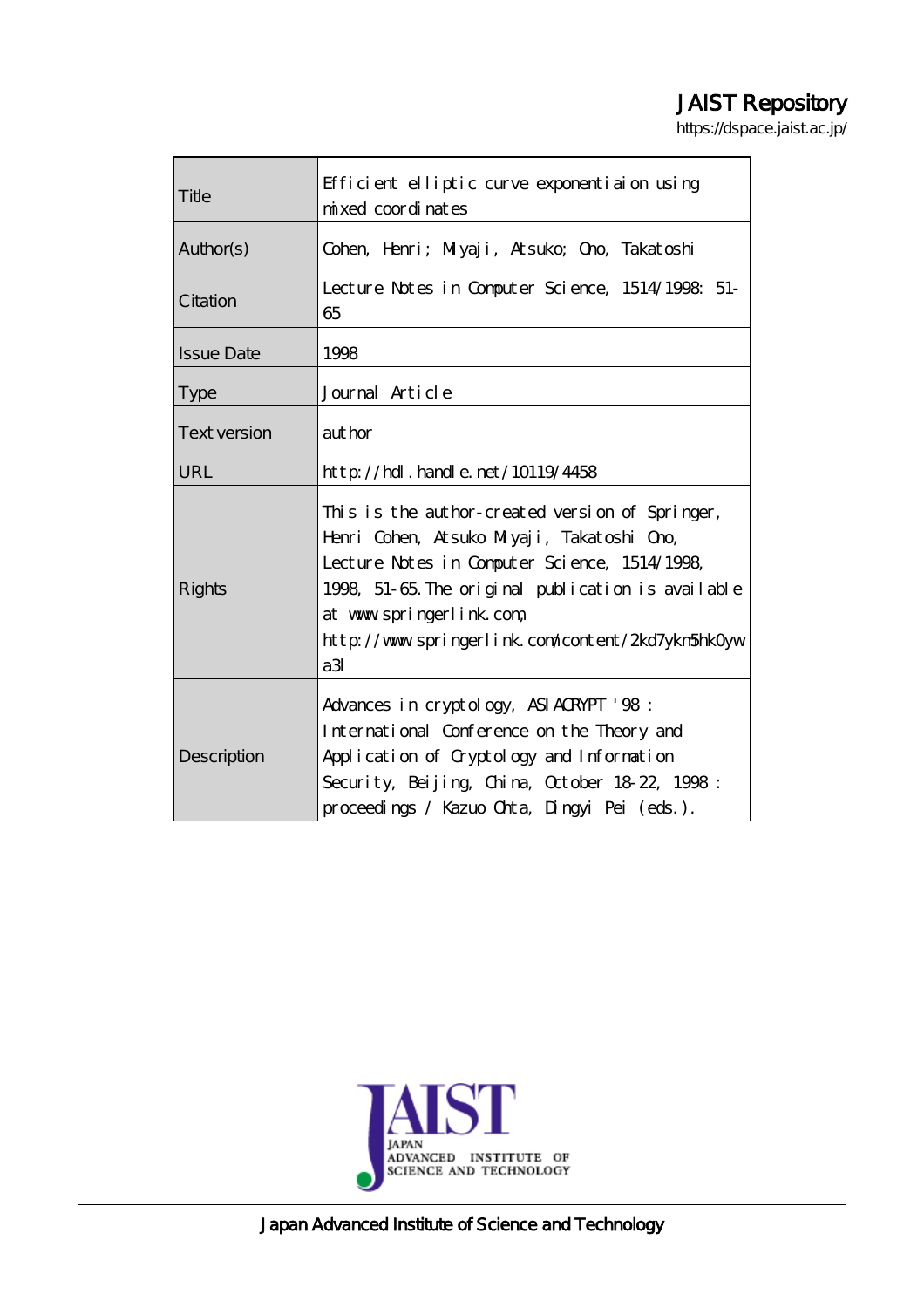## e-cient elliptic curve exponentiation using the contract of the contract of the contract of the contract of th mixed coordinates coordinates and containing the coordinate of the coordinate of the coordinate of the coordinate of the coordinate of the coordinate of the coordinate of the coordinate of the coordinate of the coordinate

Henri Cohen - Atsuko Miya ji- - and Takatoshi Ono

- Laboratoire A2A, Universite Bordeaux I

- Multimedia Development Center, Matsushita Electric Industrial Co., Ltd.

 $\,$  - Matsushita Information Systems Research Laboratory Nagoya Co., Ltd.  $\,$ 

abstraction complete change of  $\{p\}$  , which is proposed by Koblitz  $\{p\}$  and  $\{p\}$ . And a smaller  $\mathcal{C}^{\text{max}}$  and a smaller over a smaller over a smaller of decomposition than  $\mathcal{C}^{\text{max}}$  $\mathcal{L}$  . This can construct the RSA cryptosystems of the RSA cryptosystems  $\mathcal{L}$  . This can construct the RSA cryptosystems of the RSA cryptosystems of the RSA cryptosystems of the RSA cryptosystems of the RSA crypto is why elliptic curve cryptosystems have begun to attract notice In this paper, we investigate efficient elliptic curve exponentiation. We propose a new coordinate system and a new mixed coordinates strategy, which signicantly improves on the number of basic operations needed for elliptic curve exponentiation

key words- elliptic curve exponentiation- coordinate system

#### $\mathbf{1}$ Introduction

Koblitz  $(12)$  and Miller  $(16)$  proposed a method by which public key cryptosystems can be constructed on the group of points of an elliptic curve over a finite field instead of a finite field. If elliptic curve cryptosystems satisfy both MOVconditions - and avoid problems - and avoid problems - and avoid problems - and avoid problems - and avoid pro  $\sigma$  . The only first state  $\sigma$  is the pollar - then the pollar - then the pollar - the pollar - the Pollard - the pollar and the Pohlig Hellman method  Hence with current knowledge- we can construct elliptic curve cryptosystems over a smaller definition field than the discrete logarithm and based cryptosystems like the ElGamal cryptosystems like the ElGamal cryptosystems like t tosystems  $(6)$  or the DSA  $(5)$  and RSA cryptosystems  $(20)$ . Elliptic curve cryptosystems with a reduced to have the same security as the same security as a same security as both the ElGamal cryptosystems and RSA with a -1-c with a -1-c with a -1-c with  $\cdots$  , why electron tic curve cryptosystems have been discussed in ISOIEC CD - ISOIEC  $\mathcal{A}$  and its contract  $\mathcal{A}$  and its contract  $\mathcal{A}$  and  $\mathcal{A}$  and its contract of  $\mathcal{A}$  and  $\mathcal{A}$ advances- fast implementations of elliptic curve cryptosystems has been reported - - - - 

There are two approaches for efficient elliptic curve exponentiation. One uses general methods valid for any elliptic curve the client uses any methods we are used as ... species elliptic curves- which use the complex multiplication electron (press respectively) For security purposes- an elliptic curve should not be xed and be changed periodically. Therefore an efficient algorithm valid for any elliptic curve and not for a fixed elliptic curve is desirable. This paper explores an efficient algorithm valid for any elliptic curve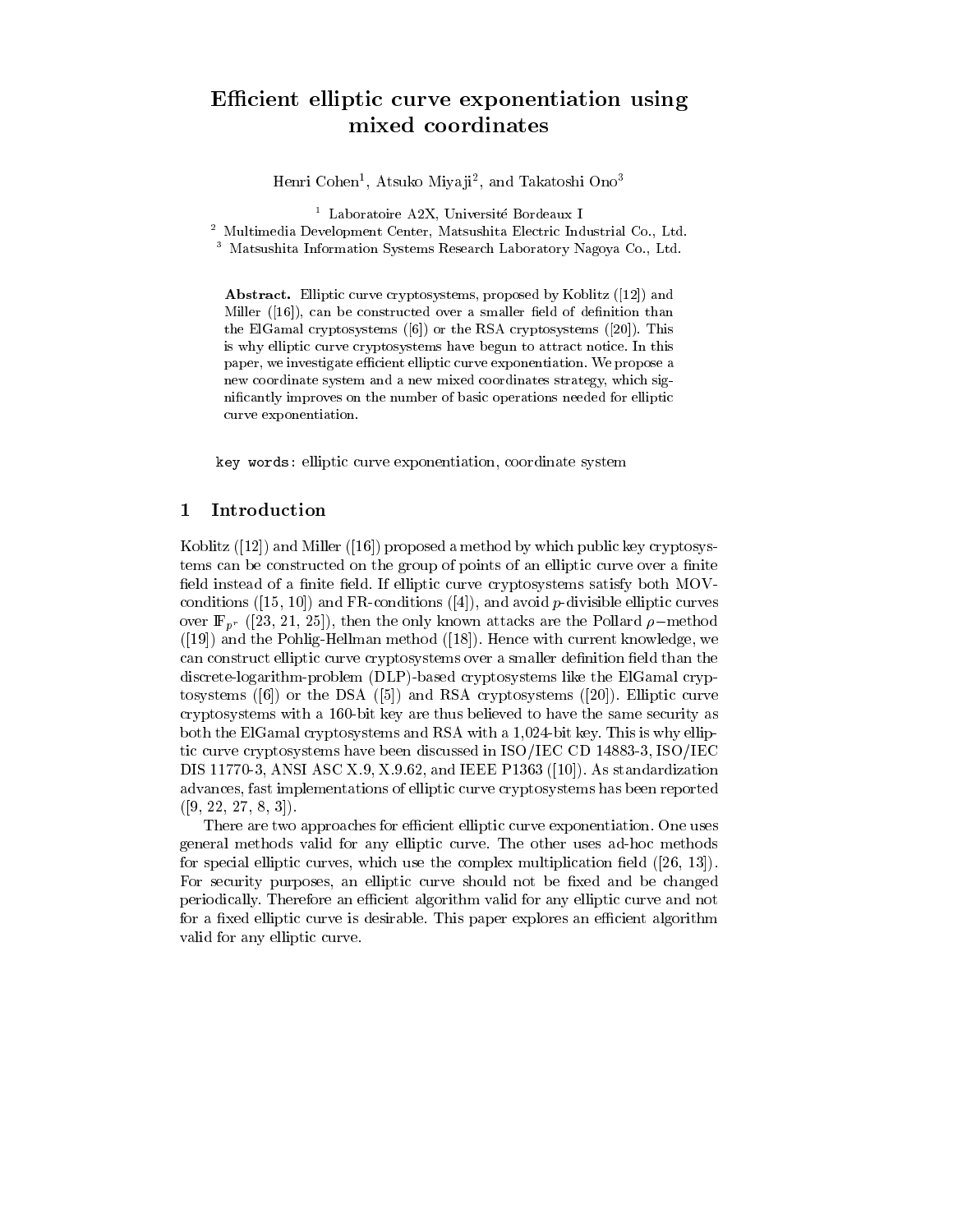Elliptic curve exponentiations involve three different factors: the field of definition- the addition chains - - - - and the coordinate systems For the eld of denition- we may choose optimal elds on which modular reduction is an analyzed on which modular reduction ecient that is a common contract of the chains-in the additional chains-inthe addition method is usually mixed with the window method with the window method with the window method with , and the other hand-distribution and the optimal coordinate systems in the other systems of the other states o not been so though the though the some proposals in the some proposals in the some proposals in the some propos this paper- we study optimal coordinates for the case of a eld of denition IFp (with  $p$  larger than 3). We propose a new coordinate system and a new mixed coordinates strategy for elliptic curve exponentiation

#### - Coordinates of an elliptic curve

An elliptic curve can be represented using several coordinate systems For each such system, was speed of additions and doublings is displayed to doubling a good sections is  $\bigwedge$  and  $\bigwedge$ choice of coordinate system is an important factor for elliptic curve exponentia tions. Affine coordinates and projective coordinates are well known  $(24)$ . Two more coordinate systems- the Jacobian coordinates and the ve element Jaco bian coordinates (which we will call the Chudnovsky Jacobian coordinates) have been proposed in [1]. The efficiency of Jacobian coordinates for elliptic curve exponentiation is discussed in [3].

In the present paper- we introduce what we call modied Jacobian coordi nates- which gives faster doublings than ane- pro jective- Jacobian and Chud novsky Jacobian coordinates Since doublings take the largest part of the time for an elliptic curve exponentiation- this leads to noticeable improvements

#### 2. Strategy of emptic curve exponentiation

Although we have at our disposal five coordinate systems including our new one. there is no single system which gives both fast doublings and fast additions for example- the Jacobian coordinates have faster doublings but slower additions than the Chudnovsky Jacobian coordinates Up to now- for fast elliptic curve exponentiation- a single coordinate system in the which minimizes the system of the second minimizes the coordinate  $\sim$  $\mathbf{u}$  . This is not the best method since the best method since the best method since  $\mathbf{u}$ some coordinates are good at additions and others are good at doublings In this paper- we propose a new strategy using mixed coordinate systems for ecient elliptic curve exponentiation for doublings- we use the best possible system for doublings-best possible systems-best possible systems-best possible system for additions-best possible system for additions-

This paper is organized as follows. Section 2 discusses the four known coordinate systems. Section 3 presents our new coordinate system and investigates strategies using mixed coordinate systems. The number of basic field operations for elliptic curve exponentiation using mixed coordinates is also estimated Sec tion 5 presents an implementation of our strategy.

#### $\bf{2}$ The coordinate systems

An elliptic curve can be represented by several coordinate systems We give here the addition and doubling formulas for ane coordinates - pro jective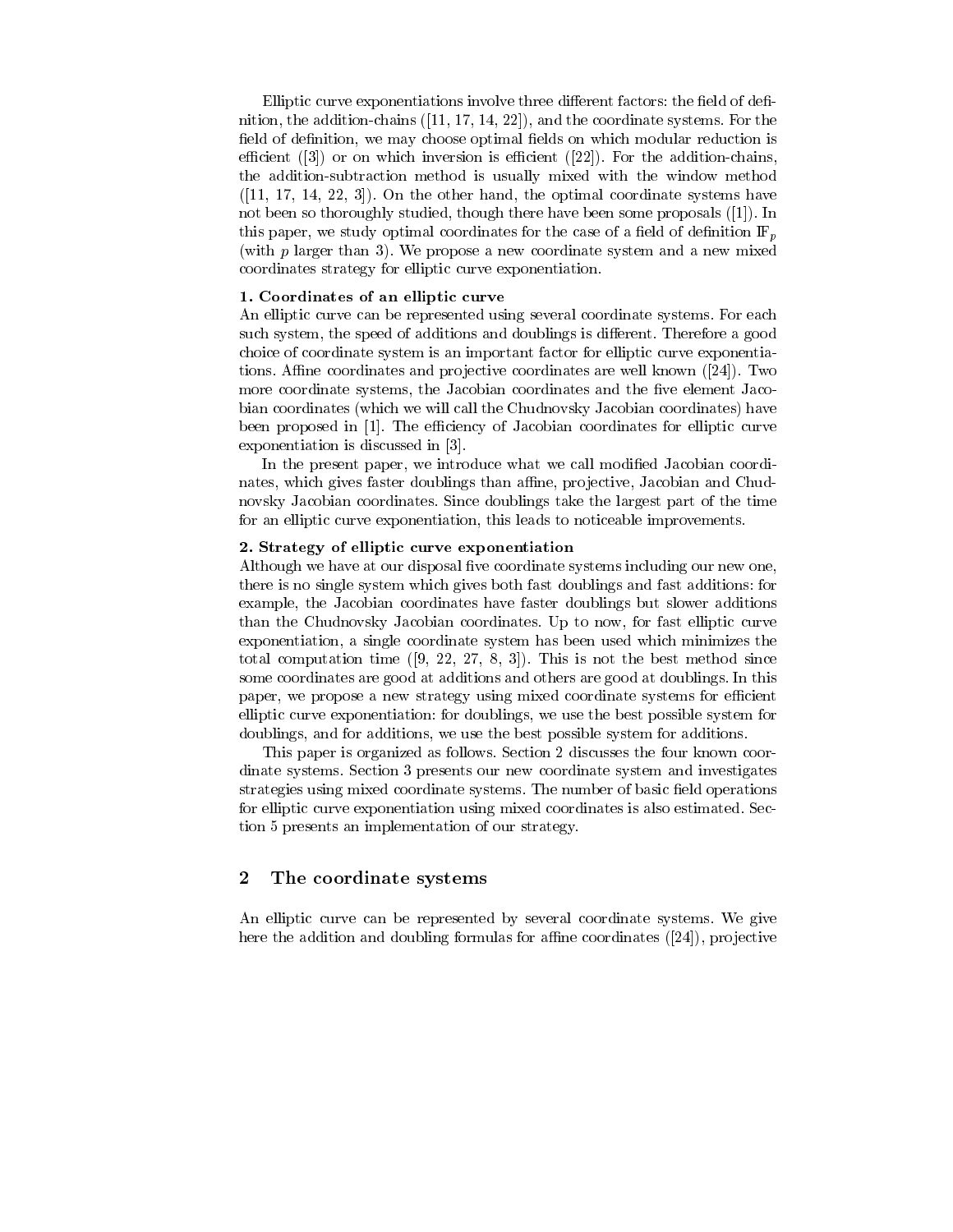coordinates - Jacobian coordinates - Jacobian coordinates - Jacobian coordinates - Jacobian coordinates - Jacobia ordinates - (i.e.) is the necessary number of the control operations in the control operation of the control operations of the control operations of the control operations of the control operations of the control operation  $\sim$  - we assume that IF is a electron with property  $\sim$ 

#### -The addition formulas in affine coordinate

Let

$$
E: y^2 = x^3 + ax + b \ (a, b \in \mathbb{F}_p, 4a^3 + 27b^2 \neq 0).
$$

be the equation of an elliptic curve E over  $\mathbb{F}_p$ .

The addition formulas for affine coordinates are the following. Let  $P =$  $\lambda$  indicates the points of  $\lambda$  on  $\lambda$  is a constant of  $\lambda$  in  $\lambda$  in  $\lambda$  in  $\lambda$ 

• Curve addition formulas in affine coordinates ( $P \neq \pm Q$ )

$$
x_3 = \lambda^2 - x_1 - x_2, \ y_3 = \lambda(x_1 - x_3) - y_1,\tag{1}
$$

where y- yx- x

• Curve doubling formulas in affine coordinates  $(P = Q)$ 

$$
x_3 = \lambda^2 - 2x_1, \ y_3 = \lambda(x_1 - x_3) - y_1,\tag{2}
$$

where  $\lambda = (\partial x_1^2 + a)/(\Delta y_1)$ .

Here we discuss the computation times for these formulas in detail For simplicitywe neglect addition-different induced addition-different in IFP and multiplication by a small constant in IFP and multiplication by a small constant in IFP and multiplication by a small constant in IFP and multiplication because they are much faster than multiplication and inversion in  $\mathbb{F}_p$ . Let us denote the computation time of an addition (resp. a doubling) by  $t(A + A)$ respectively the multiplication and respectively. The contraction in IFP in IFP in IFP in IFP in IFP in IFP in  $\alpha$  , and the space of the second intervals the second  $\alpha$  is the second target target taken the second target  $\alpha$  $I + 2M + 2S$ .

#### $2.2$ The addition formulas in projective coordinates

For pro jective coordinates- we set x XZ and y Y Z- giving the equation

$$
E_P: Y^2 Z = X^3 + a X Z^2 + b Z^3.
$$

The addition formulas in projective coordinates are the following. Let  $P =$ X Y Z- Q X- Y- Z- and P Q R X Y Z

• Curve addition formulas in projective coordinates 
$$
(P \neq \pm Q)
$$

$$
X_3 = vA, Y_3 = u(v^2 X_1 Z_2 - A) - v^3 Y_1 Z_2, Z_3 = v^3 Z_1 Z_2,
$$
 (3)

where  $u = Y_2Z_1 - Y_1Z_2, v = X_2Z_1 - X_1Z_2, A = u^2Z_1Z_2 - v^2 - 2v^2X_1Z_2$ • Curve doubling formulas in projective coordinates  $(R = 2P)$ 

$$
X_3 = 2hs, \ Y_3 = w(4B - h) - 8Y_1^2 s^2, \ Z_3 = 8s^3,
$$
 (4)

where  $w = aZ_1^+ + 3\Lambda_1^-, s = Y_1Z_1, B = X_1Y_1s, n = w^2 - 8B$ .

The computation times are tP P M S and tPM 
S- where  $P$  means projective coordinates.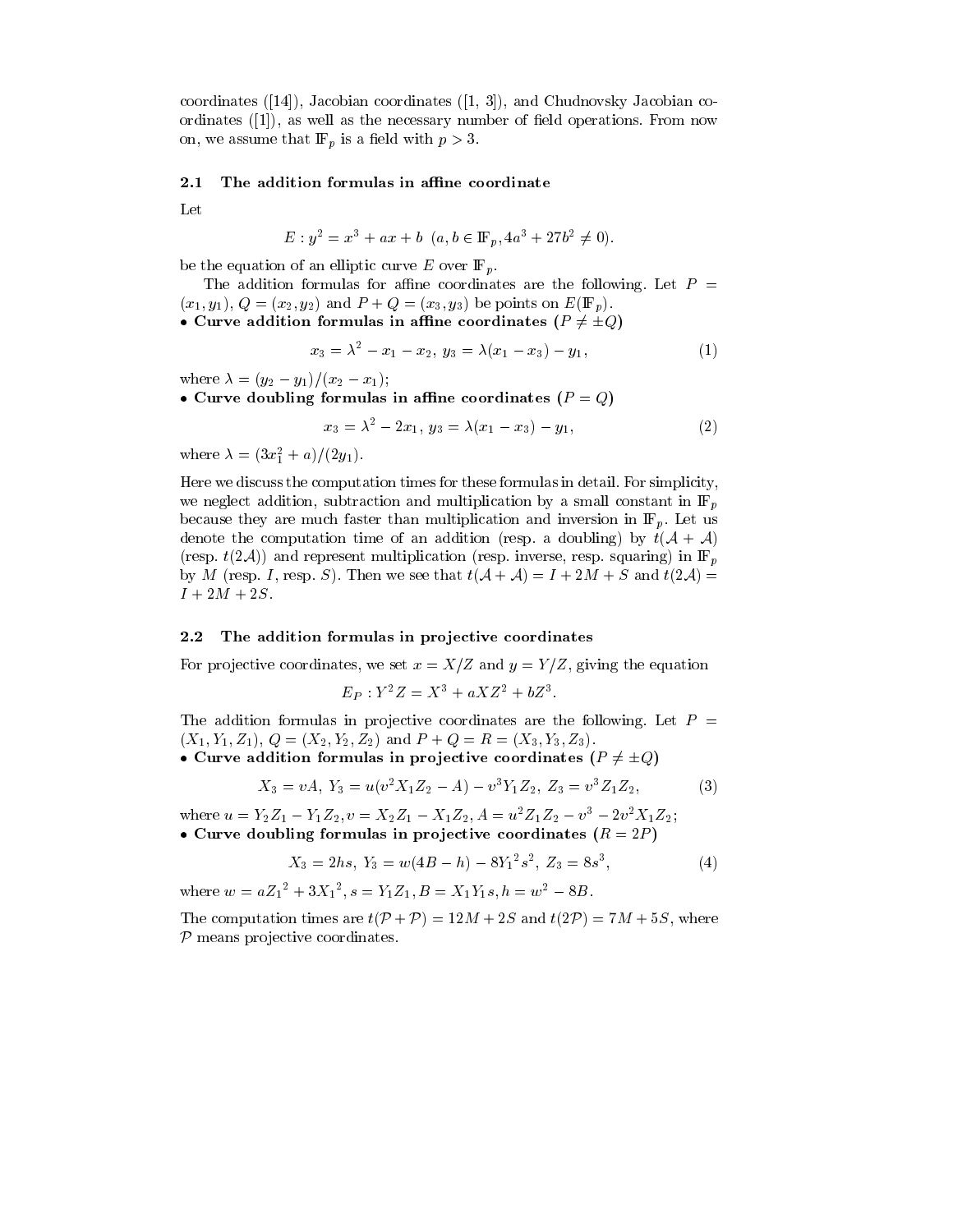### - The addition formulas in Jacobian and Chudnovsky Jacobian coordinates

For Jacobian coordinates, we set  $x = A/Z^-$  and  $y = I/Z^-$ , giving the equation  $LJ$   $I = \Lambda^{-} + u\Lambda L^{+} + vL^{-}$ 

The addition formulas in the Jacobian coordinates are the following. Let  $P =$ X Y Z- Q X- Y- Z- and P Q R X Y Z

• Curve addition formulas in Jacobian coordinates ( $P \neq \pm Q$ )

$$
X_3 = -H^3 - 2U_1H^2 + r^2, \ Y_3 = -S_1H^3 + r(U_1H^2 - X_3), \ Z_3 = Z_1Z_2H, \quad (5)
$$

where  $U_1 = \Lambda_1 \Lambda_2$ ,  $U_2 = \Lambda_2 \Lambda_1$ ,  $S_1 = Y_1 \Lambda_2$ ,  $S_2 = Y_2 \Lambda_1$ ,  $H = U_2 - U_1$ ,  $T = S_2 - S_1$ ; • Curve doubling formulas in Jacobian coordinates  $(R = 2P)$ 

$$
X_3 = T, Y_3 = -8Y_1^4 + M(S - T), Z_3 = 2Y_1Z_1,\tag{6}
$$

where  $S = 4A_1I_1$ ,  $M = 3A_1 + 4Z_1$ ,  $I = -2S + M$ . The computation times are the computation times are the computation times are the state of  $\mathcal{M}$  $J$  means Jacobian coordinates.

We see that Jacobian coordinates offer a faster doubling and a slower addition thanks projective coordinates and that it makes the makes and additional fastershould represent internally a Jacobian point as the quintuple  $(X, Y, Z, Z, Z)$ ([1]). This is called the Chudnovsky Jacobian coordinate and denoted by  $\mathcal{J}^c$ . The addition formulas in the Chudnovsky Jacobian coordinates are the follow ing. Let  $P = (A_1, Y_1, Z_1, Z_1, Z_1)$ ,  $Q = (A_2, Y_2, Z_2, Z_2, Z_2)$  and  $P + Q = R =$  $(A_3, I_3, L_3, L_3, L_3)$  $\mathcal{L}$ 

 $\bullet$  Curve addition formulas in Chudnovsky Jacobian coordinates  $\eta$  +  $\pm Q$ )

$$
X_3 = -H^3 - 2U_1H^2 + r^2, Y_3 = -S_1H^3 + r(U_1H^2 - X_3), Z_3 = Z_1Z_2H, Z_3^2 = Z_3^2, Z_3^3 = Z_3^3,
$$
  
where  $U_1 = X_1(Z_2^2), U_2 = X_2(Z_1^2), S_1 = Y_1(Z_2^3), S_2 = Y_2(Z_1^3), H = U_2 - U_1, r =$  (7)

• Curve doubling formulas in Chudnovsky Jacobian coordinates ( $R =$  $2P)$ 

$$
X_3 = T, Y_3 = -8Y_1^4 + M(S - T), Z_3 = 2Y_1Z_1, Z_3^2 = Z_3^2, Z_3^3 = Z_3^3,
$$
 (8)

where  $S = 4A_1I_1^T$ ,  $M = 3A_1^T + a(Z_1^T)^T$ ,  $I = -2S + M^T$ .

S- S

The computation times are  $t(\mathcal{J}^c + \mathcal{J}^c) = 11M + 3S$  and  $t(2\mathcal{J}^c) = 5M + 6S$ .

#### A new strategy for elliptic curve exponentiation 3

<u>section-this section-</u> we investigate a new strategy for elliptic curve exponentiation-Up to now-ly one kind of coordinate system is used-coordinate system in the system is used-coordinately and the that it should offer both an addition and a doubling with reasonable speed (not  $\mathbf{f}$  and the Chudnovsky Jacobian -  $\mathbf{f}$  and  $\mathbf{f}$  and  $\mathbf{f}$  and  $\mathbf{f}$  and  $\mathbf{f}$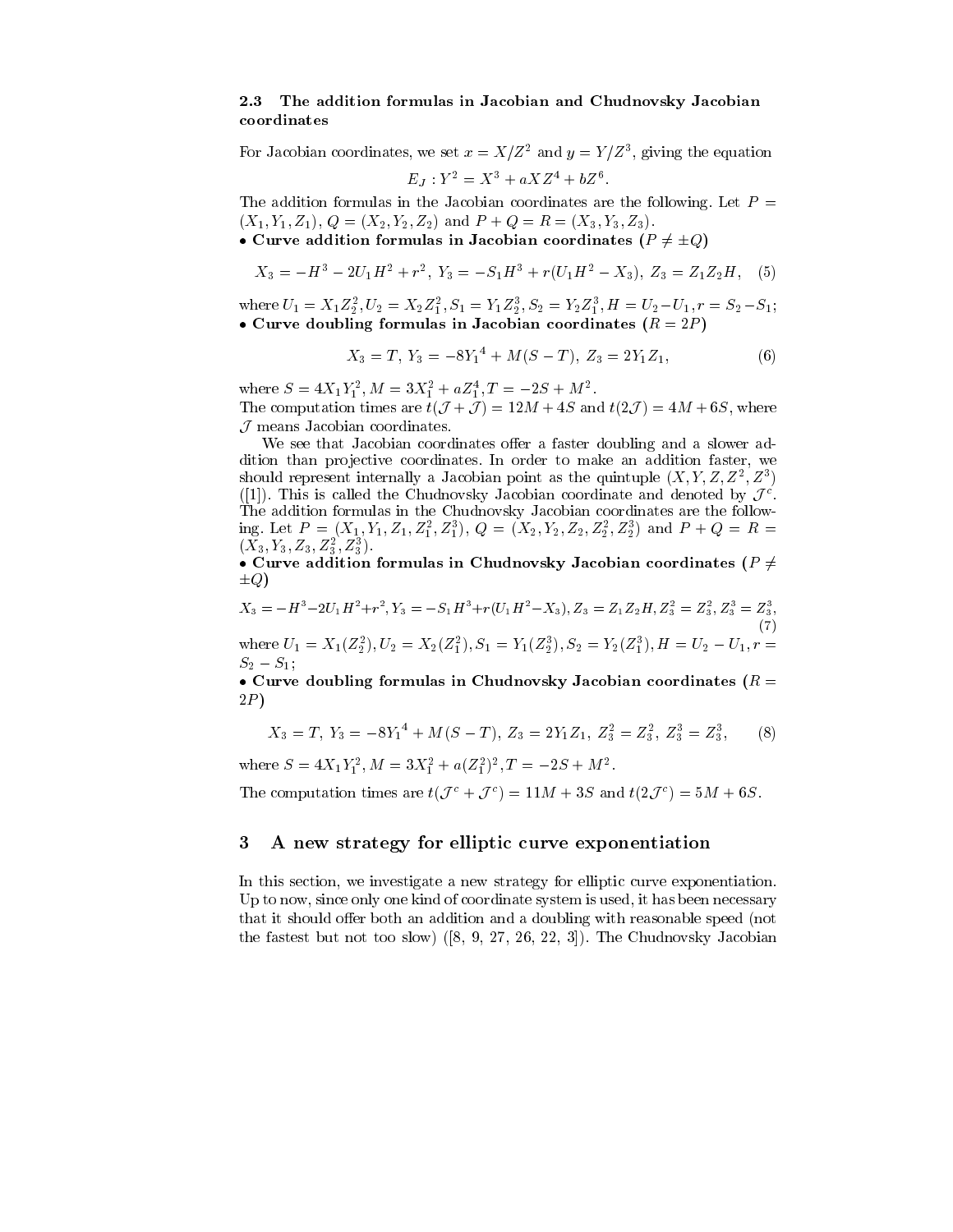coordinate system is a good example: it reduces the computation time of an addition by slightly increasing the doubling time-  $\mathbf{r}_1$  is still word to do the doubling timesince Jacobian coordinates have a rather faster doubling but slower addition times than projective coordinates.

on the contrary- interest in the further we further in the system of the further in the further  $\alpha$ in order to oerer there will be no loss  $\pi$  , will be no loss in the normal curve  $\pi$ exponentiation since we are going to use a new strategy of mixed coordinate systems

#### 3.1 The modified Jacobian coordinates

Here we modify the Jacobian coordinates in order to obtain the fastest possi ble doublings For this- we represent internally the Jacobian coordinates as a quadruple  $(X, Y, Z, uZ^*)$  we can this the modified Jacobian coordinate system, and denote it by  $J$  m. The addition formulas in the modified Jacobian coordinates are the following. Let  $P = (A_1, Y_1, Z_1, aZ_1)$ ,  $Q = (A_2, Y_2, Z_2, aZ_2)$  and  $P + Q = R = (X_3, Y_3, Z_3, aZ_3^4).$  $\mathcal{L}$ 

 $\bullet$  Curve addition formulas in modified Jacobian coordinates  $\mu$   $\neq$   $\pm \omega$   $\mu$ 

$$
X_3 = -H^3 - 2U_1H^2 + r^2, Y_3 = -S_1H^3 + r(U_1H^2 - X_3), Z_3 = Z_1Z_2H, aZ_3^4 = aZ_3^4, (9)
$$

where  $U_1 = \Lambda_1 \Delta_2$ ,  $U_2 = \Lambda_2 \Delta_1$ ,  $S_1 = I_1 \Delta_2$ ,  $S_2 = I_2 \Delta_1$ ,  $H = U_2 - U_1$ ,  $T = S_2 - S_1$ ; • Curve doubling formulas in modified Jacobian coordinates  $(R = 2P)$ 

$$
X_3 = T, Y_3 = M(S - T) - U, Z_3 = 2Y_1Z_1, aZ_3^4 = 2U(aZ_1^4), \quad (10)
$$

where  $S = 4A_1Y_1^T$ ,  $U = 8Y_1$ ,  $M = 3A_1^T + (aZ_1^T)$ ,  $I = -2S + M^T$ .

The computation times are then  $\iota(J + J) = 15M + 0.5$  and  $\iota(Z, J') =$  $4M + 4S$ . Obviously a modified Jacobian coordinate doubling is faster than a pro jective- i chudnovskih strandardnih valoriskih coordinate do ustanju s do ustanovskom coordinate se se se it is faster than an affine coordinate doubling unless  $I \leq 3.6M$  (S is set to 0.8M). which seems extremely if p is larger than it put if p is larger than it put if p is larger than  $\mu$ field of definition  $\mathbb{F}_p$  and of the implementation of inversion.

### Using mixed coordinates

It is evidently possible to mix dierent coordinates- ie to add two points where one is given in some coordinate system- and the other point is in some other coordinate system We can also choose the coordinate system of the result Since we have five different kinds of coordinate systems (represented by the symbols  $A, P, J, J'$ , and  $J'''$ ), this gives a large number of possibilities. Generalizing slightly the notation used above, let us denote by  $\iota(C_+ + C_- = C_-)$  the time for addition of points in coordinates  $C$  and  $C$  -giving a result in coordinates  $C$  , and by  $t(2C^{\dagger} = C^{\dagger})$  the time for doubling a point in coordinates  $C^{\dagger}$  giving a result in coordinates  $\mathcal{C}^-$ . Table 1 gives the computation times for additions and doublings in various coordinates not all possible combinations are given- only the most useful ones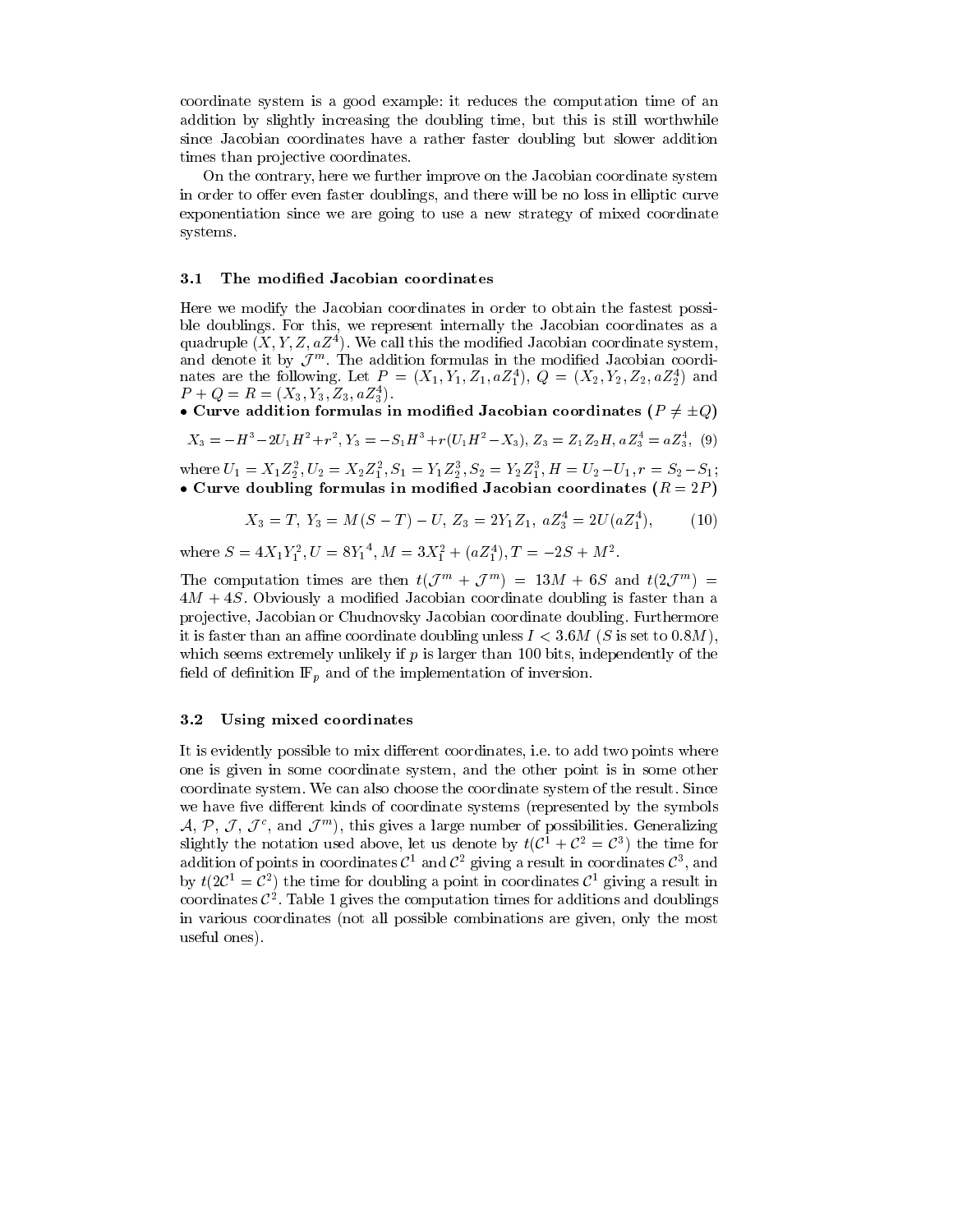A small discussion is necessary if we want to compare computation times The ratio  $S/M$  is almost independent of the field of definition and of the implementation- and can be reasonably taken equal to  On the other hand- the ratio  $I/M$  deeply depends on the field of definition and on the implementation: it can be estimated to be between  $9M$  and  $30M$  in the case of p larger than 100 bits From Table - we see that for a doubling using a xed coordinate system- $J$  m is the best choice. On the other hand, for an addition using a fixed coordinate system- we cannot decide what is the best coordinate system independently of the relative speed of inversion: it will usually be  $J$  , unless  $I/M \le 10.0$ , in which case it will be  $A$ .

| doubling                            |                            | addition                                                        |                            |  |
|-------------------------------------|----------------------------|-----------------------------------------------------------------|----------------------------|--|
|                                     | operation computation time |                                                                 | operation computation time |  |
| t(2P)                               | $7M + 5S$                  | $t(\mathcal{J}^m + \mathcal{J}^m)$                              | $13M + 6S$                 |  |
| $t(2\mathcal{J}^c)$                 |                            | $5M + 6St(\mathcal{J}^m + \mathcal{J}^c = \mathcal{J}^m)$       | $12M + 5S$                 |  |
| $t(2\mathcal{J})$                   |                            | $\overline{4M+6S}$ $t(\mathcal{J}+\mathcal{J}^c=\mathcal{J}^m)$ | $12M + 5S$                 |  |
| $t(2\mathcal{J}^m = \mathcal{J}^c)$ | $4M + 5S$                  | $t(\mathcal{J}+\mathcal{J})$                                    | $12M+4S$                   |  |
| $t(2\mathcal{J}^m)$                 | $4M + 4S$                  | $t(\mathcal{P}+\mathcal{P})$                                    | $12M + 2S$                 |  |
| $t(2\mathcal{A}=\mathcal{J}^c)$     |                            | $3M + 5S$ $t(\mathcal{J}^c + \mathcal{J}^c = \mathcal{J}^m)$    | $11M+4S$                   |  |
| $t(2\mathcal{J}^m=\mathcal{J})$     | $3M+4S$                    | $t({\cal J}^c + {\cal J}^c)$                                    | $11M+3S$                   |  |
| $t(2\mathcal{A}=\mathcal{J}^m)$     |                            | $3M+4S$ $t(\mathcal{J}^c + \mathcal{J} = \mathcal{J})$          | $\overline{11M+3S}$        |  |
| $t(2\mathcal{A}=\mathcal{J})$       | $2M+4S$                    | $t(\mathcal{J}^c + \mathcal{J}^c = \mathcal{J})$                | $10M + 2S$                 |  |
|                                     |                            | $t(\mathcal{J}+\mathcal{A}=\mathcal{J}^m)$                      | $9M+5S$                    |  |
|                                     |                            | $t(\mathcal{J}^m + \mathcal{A} = \overline{\mathcal{J}^m})$     | $9M+5S$                    |  |
|                                     |                            | $t(\mathcal{J}^c + \mathcal{A} = \mathcal{J}^m)$                | $8M+4S$                    |  |
|                                     |                            | $t({\cal J}^c + {\cal A} = {\cal J}^c)$                         | $8M+3S$                    |  |
|                                     |                            | $t(\mathcal{J}+\mathcal{A}=\mathcal{J})$                        | $8M+3S$                    |  |
|                                     |                            | $t(\mathcal{J}^m + \mathcal{A} = \mathcal{J})$                  | $8M+3S$                    |  |
|                                     |                            | $t(\mathcal{A} + \mathcal{A} = \mathcal{J}^m)$                  | $5M+4S$                    |  |
|                                     |                            | $t(\mathcal{A} + \mathcal{A} = \mathcal{J}^c)$                  | $5M+3S$                    |  |
| $t(2\mathcal{A})$                   | $2M + 2S + I$              | $t(A+A)$                                                        | $2M+S+I$                   |  |

Table - Computation and doubling and doubling and doubling and doubling and doubling and doubling and doubling

#### -Use of mixed coordinate systems

Elliptic curve exponentiation kP usually combines the addition subtraction me thod with the window with the will set of the will set it. It is not the will set of the will set of the will s is the contract of the state of  $\alpha$  and we denote the width of a window by  $\alpha$ who some representations in signed binary are reported in just a signed sector and discussion discussion and dispersent on the representation-in this restrict here is to be in the international the following representation,

$$
k = 2^{k_0} (2^{k_1} (\cdots 2^{k_{v-1}} (2^{k_v} W[v] + W[v-1]) \cdots) + W[0])
$$
 (11)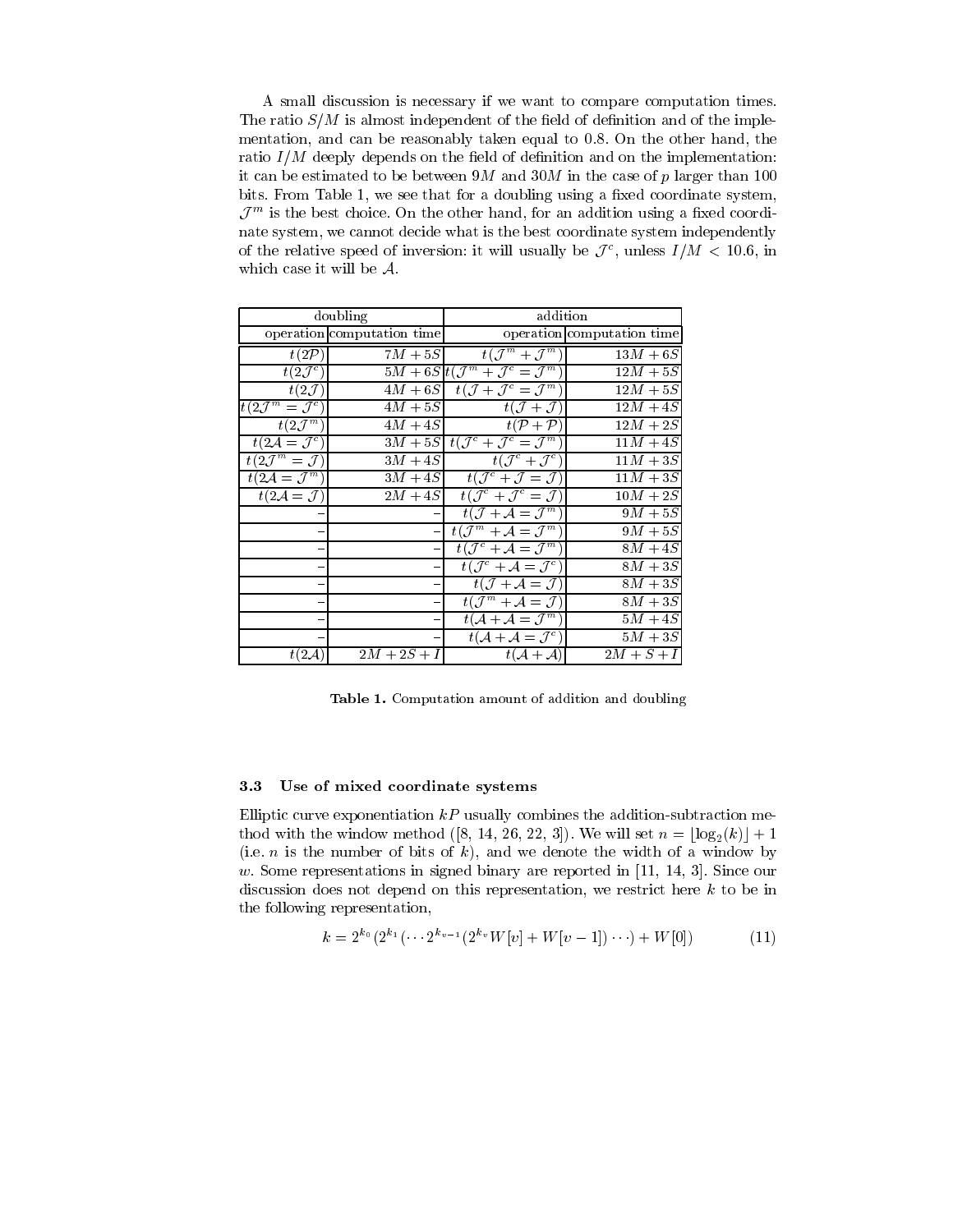where W[i] is an odd integer in the range  $-2^w + 1 \lt W[i] \lt 2^w - 1$  for all i. where  $\mathcal{S}^{\text{max}}$  is the contract of the condition is easy to obtain  $\mathcal{S}^{\text{max}}$  to obtain the condition is easy to obtain the condition of the condition of the condition of the condition of the condition of the con inductively by looking at the bit pattern of  $k$  ([3]). Then  $kP$  can be computed using the following procedure: first precompute points  $P_i = iP$  for odd integers *i* and  $1 \leq i \leq 2$  – 1, set  $P_{-i} = -P_i$  for each *i*, and then repeat doublings and addition/subtractions with these precomputed points.

The first stage of computation, that is 2  $\langle \mathcal{F}_{W[v]} \rangle$ , can be modified in order to reduce the computation amount and case of the case of Wv In the Case of Wv In the Case of World and Case of Wo are reduced to  $(k_v - w)$  doublings and 1 addition by setting

$$
2^{k_v} P_1 = 2^{k_v - w} (P_{2^w - 1} + P_1).
$$

In the case of Wv I and the case of World to keep to king the United to the contract of the complete the contract of the contract of the contract of the contract of the contract of the contract of the contract of the contr addition by setting

$$
2^{k_v} P_3 = 2^{k_v - w + 1} (P_{2^w - 1} + P_{2^{w-1} + 1}).
$$

Similar modifications can be made for all  $W[v] \leq 2$ , and one can show that the most significant doublings  $2^{-\nu} F_{W}[v]$  can be reduced by  $(w^- + 3w - 2)/(2w + 4)$ doublings minus  $(w + 1)/(w + 2)$  additions on average.

Up to now- we have used a single coordinate system in all the procedure Here we propose to mix dierent coordinate systems by dividing the computation into the computation into the computation in three parts: we will use the coordinate system  $C$  for repeated *main* doublings (i.e.  $\mathbb{Z}^+$   $\subset$   $\Gamma$  ), the coordinate system C- for the result of a ninal doubling (i.e.  $2(2 + P)$  and the coordinate system C - for the precomputed points, where  $P$ is an intermediate point in the computation of  $\alpha$  and computation  $\alpha$  and  $\alpha$ tion of  $kT$  is done by repeating  $Z^nT + F_{W[i-1]} = Z(Z^n - T) + F_{W[i-1]}$ , whose computation time is equal to

$$
(k_i - 1)t(2C^1) + t(2C^1 = C^2) + t(C^2 + C^3 = C^1).
$$

Let us now discuss suitable coordinate systems for  $C^*, C^*,$  and  $C^*$  since doublings in  $C^{\ast}$  are repeated the most frequently, we should choose  $C^{\ast}$  such that  $t(2C^+)$  is the fastest, nence we set  $C^-$  equal to  $J^{\prime\prime\prime}$ .

We now look at the coordinates suitable for  $C$  and  $C$ . In this case, we must also consider the computation time necessary for constructing the table of precomputed points- which requires additional requirement of the same of the same of the same of the same of th that

$$
t(\mathcal{J}^c + \mathcal{J}^c) < t(\mathcal{A} + \mathcal{A}) \iff 9M + 2S < I,\tag{12}
$$

where  $t(\mathcal{J}^c + \mathcal{J}^c)$  is the fastest of all addition routines with no inversions and a xed coordinate systems of the optimal coordinate systems of the optimal coordinate systems. depends on the relative speed of inversions in appearing speaking. When the relative speakingspeed of 1 to  $M$  is fast, we use annie coordinates as  $C^+$ . When the relative speed of I to M is slow- we use Chudnovsky Jacobian coordinates as C  In the next section- we rst discuss each case generally- and then investigate the ratio of I to M in the case where the case where k has bits-in-distribution in the case where  $\mathbf{h}$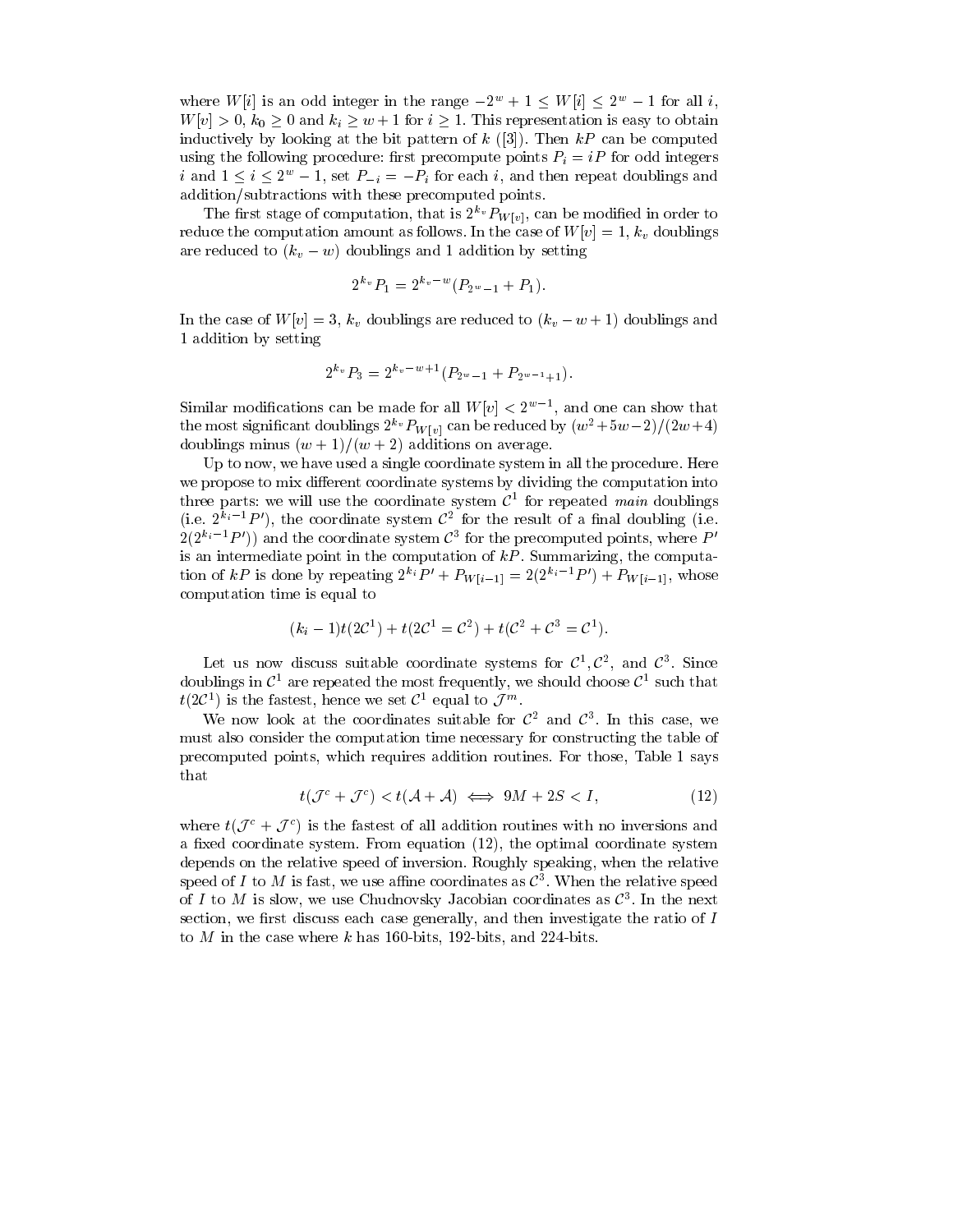#### Precomputed points in affine coordinates

We assume here that we choose  $C^+$  to be  $\mathcal A$ . For  $C^-$ , we search for the coordinate system such that  $t(2\mathcal{J}^{\dots} = C^-) + t(C^- + \mathcal{A} = \mathcal{J}^{\dots})$  is as small as possible. From Table 1, we see that both  $J^{\pm}$  and  $J$  are suitable choices for  $C^{\pm}$ . Thus, we choose the simplest system  $J$ . To summarize, we set  $(C, C, C) = (J, A)$ .

To compute the table of precomputed points Pi - we have two methods We can compute it in the straightforward way-time of time of time of time of time of time of time of time of time

$$
2^{w-1}I + 2^wM + (2^{w-1} + 1)S.
$$
 (13)

Or we can use the well known Montgomery trick of simultaneous inversions the inverses modulo p of m numbers can be computed in time  $I + (3m-3)M$  (see for example in the proposition of the computer (i.e. ), then it is a computer of the second computer  $\mu$  . The compute  $\mu$  $((2^{n} - +1)P, ..., (2^{n} -1)P, 2^{n} - P), ((2^{n} - +1)P, ..., (2^{n} -1)P),$  giving a computation time of

$$
wI + (5 \cdot 2^{w-1} + 2w - 10)M + (2^{w-1} + 2w - 3)S.
$$
 (14)

This will be almost always less than the time given in Equation  $(13)$  (for example, if we have the case if  $\mathcal{N}$  is the memory size necessary size necessary size necessary size necessary size necessary size necessary size  $\mathcal{N}$ for constructing the table in Montgomerys trick is just the same as that in the above straightforward way that we will use this method for computing the computing the computing the computing the computing the computing the computing the computing the computing the computing the computing the computin table

To compute the first stage of doublings, that is  $Z^{\sim} \ell^P W[v]$ , we use the modification discussed in Section 3.3: for example if  $W[v] = 1$  we compute

$$
t(2^{k_v} P_{W[v]}) = t(\mathcal{A} + \mathcal{A} = \mathcal{J}^m) + (k_v - w - 1)t(2\mathcal{J}^m) + t(2\mathcal{J}^m = \mathcal{J})
$$

On the other hand, in the nnal stage, that is  $Z^{\infty}(F + F_{W[0]}),$  we use  $\iota(J + A \equiv J)$ instead of  $\iota(\mathcal{J} + \mathcal{A} = \mathcal{J}^m)$  if  $\kappa_0 = 0$ , and otherwise we use  $\iota(\mathcal{Z} \mathcal{J}^m = \mathcal{J})$  instead of  $t(\mathcal{L} \mathcal{J} \cap \mathcal{J})$  as the ninal doubling.

We now discuss the total computation time. From Equations  $(11)$  and  $(14)$ , the total computation time  $T_w^1(n)$  including the time for constructing a table of  $P_i$  (*i* odd,  $1 \leq i \leq 2$ <sup>-</sup>  $-1$ ) is equal to

$$
T_w^1(n) = wI + (5 \cdot 2^{w-1} - 12 + \frac{11}{w+2} + 4u + 8v)M + (2^{w-1} - 6 + \frac{12}{w+2} + 4u + 5v)S,
$$
\n(15)

where u is equal to  $\sum_{i=0}^{v} k_i$ . It is easily shown that the average interval between  $\mathbf M$  . If any can show the can show that we have approximately experimental  $\mathbf M$ mately u  $\cdots$  , where  $\cdots$  and  $\cdots$  and  $\cdots$  and  $\cdots$  and  $\cdots$  and  $\cdots$  . The  $\cdots$ Thus, if we set  $n_1 = n - w/2$ ,  $I_w(n)$  is approximately given by the following formula

$$
T_w^1(n) = wI + (5 \cdot 2^{w-1} - 7\theta - \frac{13}{2} + 4n_1 + \frac{8}{w+2}(n_1 - \theta))M
$$
  
 
$$
+ (2^{w-1} - 8\theta + 4n_1 + \frac{5}{w+2}(n_1 - \theta))S.
$$
 (16)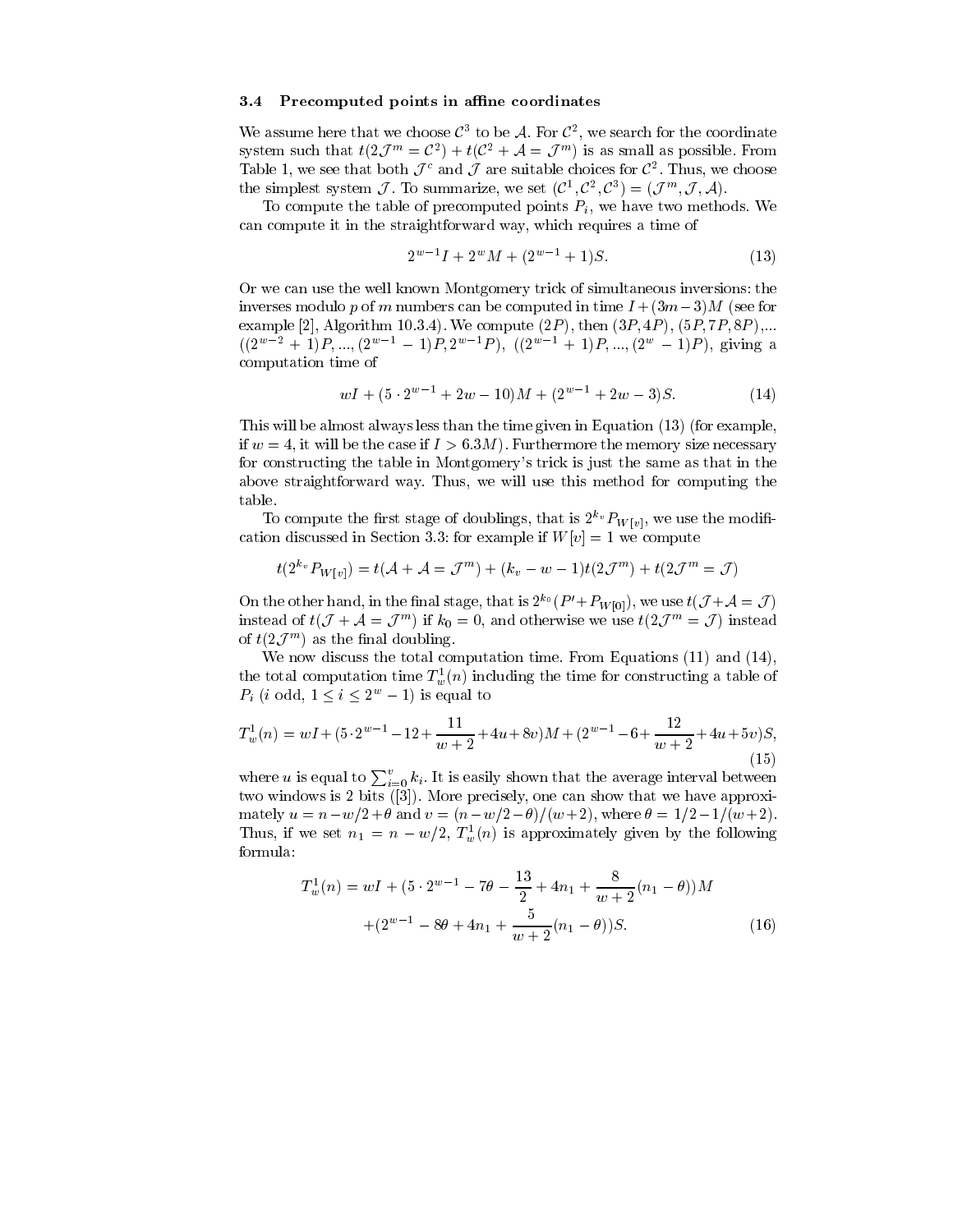#### Precomputed points in Chudnovsky Jacobian coordinates

We assume here that we choose  $C_{\ell}$  to be  $J_{\ell}$  . For  $C_{\ell}$  , we search for the coordinate system such that  $t(Z_t) = C_0 + t(U_t + J_t) = J$  is as small as possible. From Table 1, we see that both  $J^{\pm}$  and  $J$  are suitable choices for  $C^{\pm}$ . Thus, we choose the simplest system  $J$ . To summarize, we set  $(U^*, U^*, U^*) = (J^*, J^*, J^*)$ .

The computation time for constructing a table of  $P_i$  (*i* odd,  $1 \leq i \leq 2^+ - 1$ ) is

$$
t(2\mathcal{A}=\mathcal{J}^c)+(2^{w-1}-2)t(\mathcal{J}^c+\mathcal{J}^c)+t(\mathcal{A}+\mathcal{J}^c=\mathcal{J}^c)=(11\cdot2^{w-1}-11)M+(3\cdot2^{w-1}+2)S.
$$

The first computation of  $2P$  can be done instead using affine coordinates. In this case-in the computation time for a table is the computation of the computation of the computation of the computation of the computation of the computation of the computation of the computation of the computation of the com

$$
t(2\mathcal{A}) + (2^{w-1} - 2)t(\mathcal{A} + \mathcal{J}^c = \mathcal{J}^c) + t(\mathcal{A} + \mathcal{A} = \mathcal{J}^c) = I + (2^{w+2} - 9)M + (3 \cdot 2^{w-1} - 1)S.
$$

However- this is never optimal if <sup>k</sup> so we omit this case

To compute the first stage of doublings, that is  $Z^{n} r_{W[v]}$ , we use the modification discussed in Section 2008, we compute the section of the Section 2008 and the Section 2008 and the Section 2008 and the Section 2008 and the Section 2008 and the Section 2008 and the Section 2008 and the Section 200

$$
t(2^{k_v}P_{W[v]})=t(\mathcal{A}+\mathcal{J}^c=\mathcal{J}^m)+(k_v-w-1)t(2\mathcal{J}^m)+t(2\mathcal{J}^m=\mathcal{J})
$$

On the other hand, in the final stage of addition, that is  $Z^{\infty}(P^* + P_{W[0]})$ , we use  $t(J + J) = J$  instead of  $t(J + J) = J^{(n)}$  if  $\kappa_0 = 0$ , and otherwise we use  $t(\angle J$  = J instead of  $t(\angle J$  j as the final doubling.

Here we discuss the total computation amount We obtain a total compu tation time  $T_w(n)$  including the time for constructing a table of  $P_i$  (*i* odd,  $1 \leq i \leq 2$  - 1), given by

$$
T_w^2(n) = (11 \cdot 2^{w-1} - 2w - 7 - \frac{4}{w+2} + 4u + (11 - 3/2^{w-1})v)M
$$
  
 
$$
+ (3 \cdot 2^{w-1} - 2w - 1 + \frac{12}{w+2} + 4u + 5v)S.
$$
 (17)

Note that the term  $3/2^{w-1}$  comes from the fact that although the  $P_i$  for  $i > 1$ are in Chudnovsky Jacobian coordinates-so additional coordinates-so additional coordinates so additional coordinates so additional coordinates so additional coordinates so additional coordinates so additional coordinates with  $P_1$  is faster.

In the same way as in Section states when  $\alpha_1$  with  $\alpha_2$  in  $\alpha_3$  are specifically well approximately the same  $\alpha_1$ 

$$
T_w^2(n) = (11 \cdot 2^{w-1} - 2w + 8\theta - 9 + 4n_1 + \frac{11 - 3/2^{w-1}}{w+2}(n_1 - \theta))M
$$
  
 
$$
+ (3 \cdot 2^{w-1} - 2w - 8\theta + 5 + 4n_1 + \frac{5}{w+2}(n_1 - \theta))S.
$$
 (18)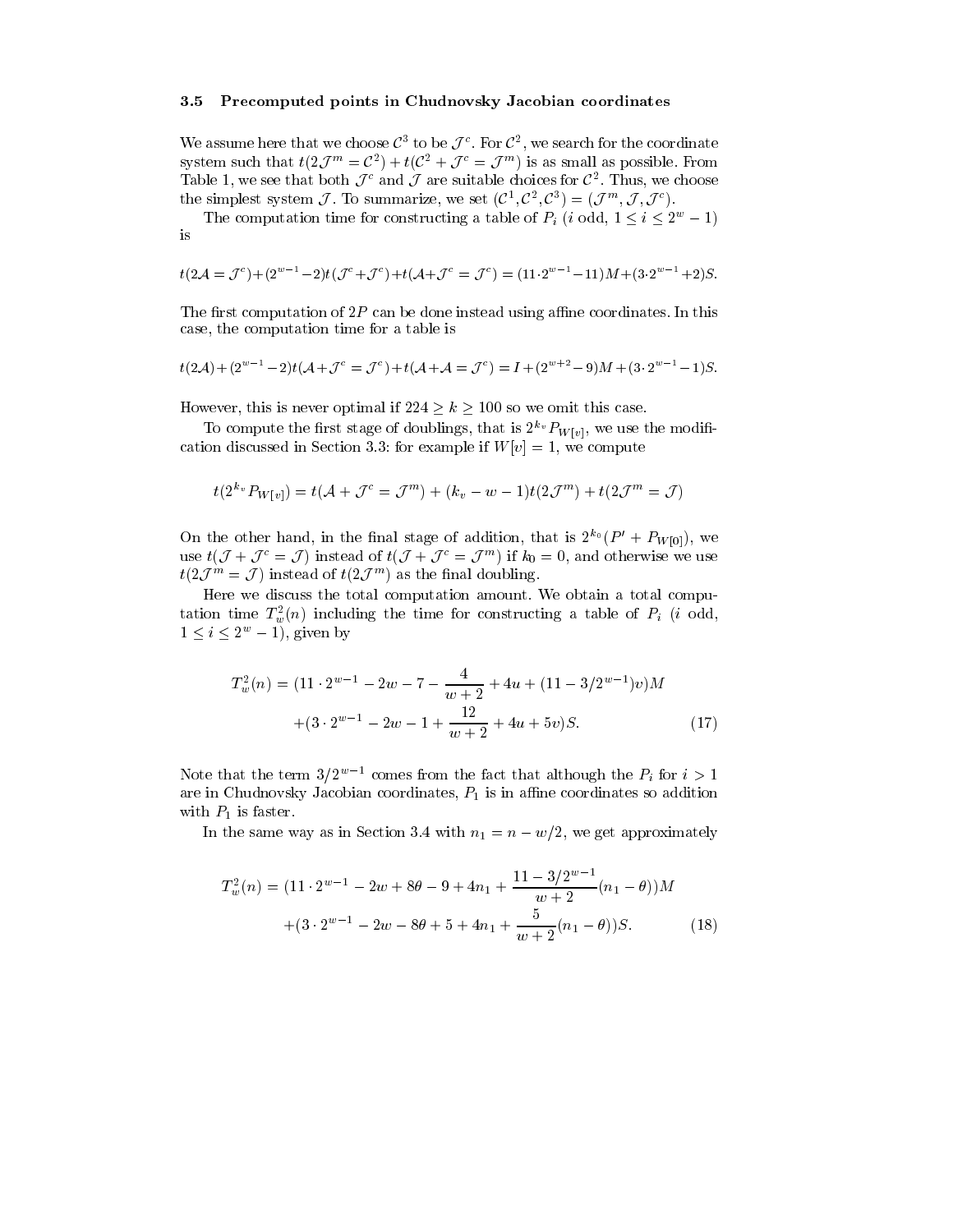### Time comparisons depending on the ratio I-<sup>M</sup>

#### -The case of  $k = 160$  bits

To assume here that k has assume here that k has assume here that is a bit said that  $\mathcal{A}$ case-the optimal value of which is equal to - the optimal to - the optimal to - the optimal to - the optimal t and  $v$  is approximately equal to 26.28. We obtain the following results:

1.  $I < 30.5M$ 

The optimal mixed coordinate system is as in Section 5.4.  $(U^*, U^*) =$  $(J^{\sim}, J, \mathcal{A})$ . In other words, we use alme coordinates for computing the table, modified Jacobian coordinates in the main doublings (i.e.  $Z^{\alpha}$   $\subset$   $P$  ), and we compute the result of a ninal doubling (i.e.  $2(2^{n}e^{-r}P_{\perp})$  using Jacobian coordinates. The computation time is given by  $T_4^{\perp} (100) = 4T + 1488.4M$  $(Equation (15)).$ 

2.  $I > 30.5M$ 

The optimal inixed coordinate system is as in Section 5.5:  $(C^*, C^*, C^*)$   $\equiv$  $(J^{\prime\prime},J,J^{\prime})$ . In other words, we use Chudnovsky Jacobian coordinates for computing the table-partners of the main doubling in the main doctor of the main doublings of the main  $\pi$ (i.e.  $Z^{n} \cap P$  ), and we compute the result of a niial doubling (i.e.  $Z(Z^{n} \cap P$  )) using Jacobian coordinates. The computation time is given by  $T_4^{\tau}(100) =$ 1610.2 $M$  (Equation (17)).

Let us compare our new method using mixed coordinate systems with the tra ditional method using a single coordinate system If we use Jacobian coordinates and addition subtraction with the window method as above- the computation time for elliptic curve the componentiation is suppressed in the component  $\mathcal{A}$ best known among pro jective- Jacobian or Chudnovsky Jacobian coordinate sys tems. If we use our new modified Jacobian coordinates instead of the Jacobian . The computation time of elliptic curve exponentiation is improved that the computation is in the computation in approximately Montered March 1986 (Control March 1996) and control would be worse would be worse. We thus see that the use of modified Jacobian coordinate  $J^{\prime\prime\prime}$ , together with a clever use of mixed coordinate systems- with a computation time of at most M- gives a very signicant improvement

### The case of  $k = 192$  bits

We assume here that k has bits and that is and that S M in this case-bits and that S M in this case-bits and optimal value of which is equal to - in the second to - in the second to - in the second to - in the second to approximately equal to  $31.61$ . We obtain the following results:

1.  $I < 33.9M$ 

The optimal inixed coordinate system is as in Section 5.4.  $(C^*, C^*, C^*) =$  $(J^{\cdots}, J, A)$ . The computation time is given by  $T_4(192) = 41 + 1/82.8M$  $(Equation (15)).$ 

2.  $I > 33.9M$ 

The optimal mixed coordinate system is as in Section 3.5:  $(U^*, U^*) =$  $(J^{\dots}, J, J^{\dots})$ . The computation time is given by  $T_4^{\dots} (192) = 1918.5M$  $(Equation (17)).$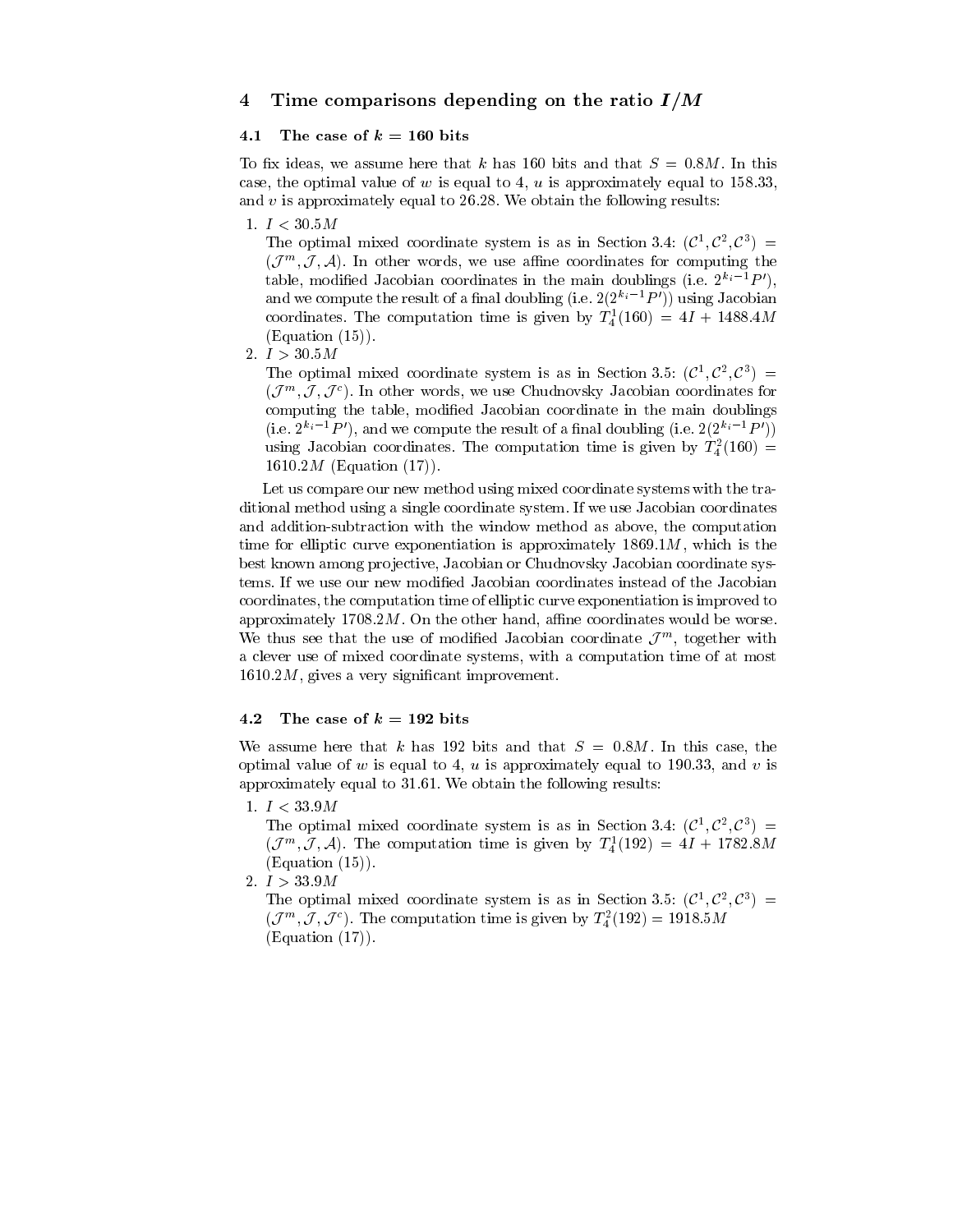Let us compare our new method using mixed coordinate systems with the traditional method using a single coordinate system If we use Jacobian coordi nates and addition subtraction with the window method as above- the computa tion time for elliptic curve exponentiation is approximately  $2228.6M$ . If we use our new modification contracts instead of the Market of the Jacobian coordinates in the Market of the Jacobian computation time of elliptic curve exponentiation is improved to approximately zobolow we thus see that the use of modified Jacobian coordinate  $J^{\mathrm{m}}$ , to- $\mathbf u$  coordinate system of mixed coordinate systems-dimensional experiments  $\mathbf u$ of at most significant improvement improvement improvements.

#### The case of  $k = 224$  bits

which assume here that it has a bit and that the second  $\sim$  . Which the second that  $\sim$ optimal value of  $w$  is equal to 4 except for the mixed coordinate system of  $(C^*,C^*,C^*) \equiv (J^{\alpha *}, J, A)$  in Section 3.4. In the case of  $(C^*,C^*,C^*) \equiv (J^{\alpha *}, J, A)$ , the optimal value of w is determined by the relative speed of I to M: if  $I >$ where we assume that we assume that we assume that we assume that we assume that we assume that we assume that . I a finite can the complete the state of a state in the replacementation of the state of the state of the sta  $v$  is approximately equal to 36.94. We obtain the following results:

1.  $I < 37.4M$ 

The optimal mixed coordinate system is as in Section 5.4.  $(U^*, U^*) =$  $(J^{\cdots}, J, A)$ . The computation time is given by  $T_4(224) = 41 + 2077.2M$  $(Equation (15)).$ 

2.  $I > 37.4M$ 

The optimal mixed coordinate system is as in Section 5.5:  $(C^*, C^*, C^*) =$  $(\mathcal{J}^{\ldots}, \mathcal{J}, \mathcal{J}^{\perp})$ . The computation time is given by  $T_4^{\perp}(224) = 2220.8M$  $(Equation (17)).$ 

Let us compare our new method using mixed coordinate systems with the traditional method using a single coordinate system If we use Jacobian coordi nates and addition subtraction with the window method as above- the computa tion time for elliptic curve exponentiation is approximately  $2588.1 M$ . If we use our new modied Jacobian coordinates instead of the Jacobian coordinates- the computation time of elliptic curve exponentiation is improved to approximately  $2552.5m$ , we thus see that the use of modified Jacobian coordinate  $J^{\prime\prime\prime}$ , to- $\mathbf u$  coordinate system of mixed coordinate systems-dimensional experiments  $\mathbf u$ of at most  $\mathbb{R}^n$  and interesting a very significant improvement in provement in provement in provement in

### 5 Implementation

#### Elliptic curves

Elliptic curves  $\equiv \mu \equiv \mu$  with order divisible by a prime of at least  $\equiv$  at least  $\equiv$ secure is the trace of E (IEF) at the state of interest  $\sigma$  is the sequence of  $\sigma$ implement two energies the curve with and the size with which with the size  $\mu$  minutes with  $\mu$ Einput can ve  $E_1$  (100-bit key size)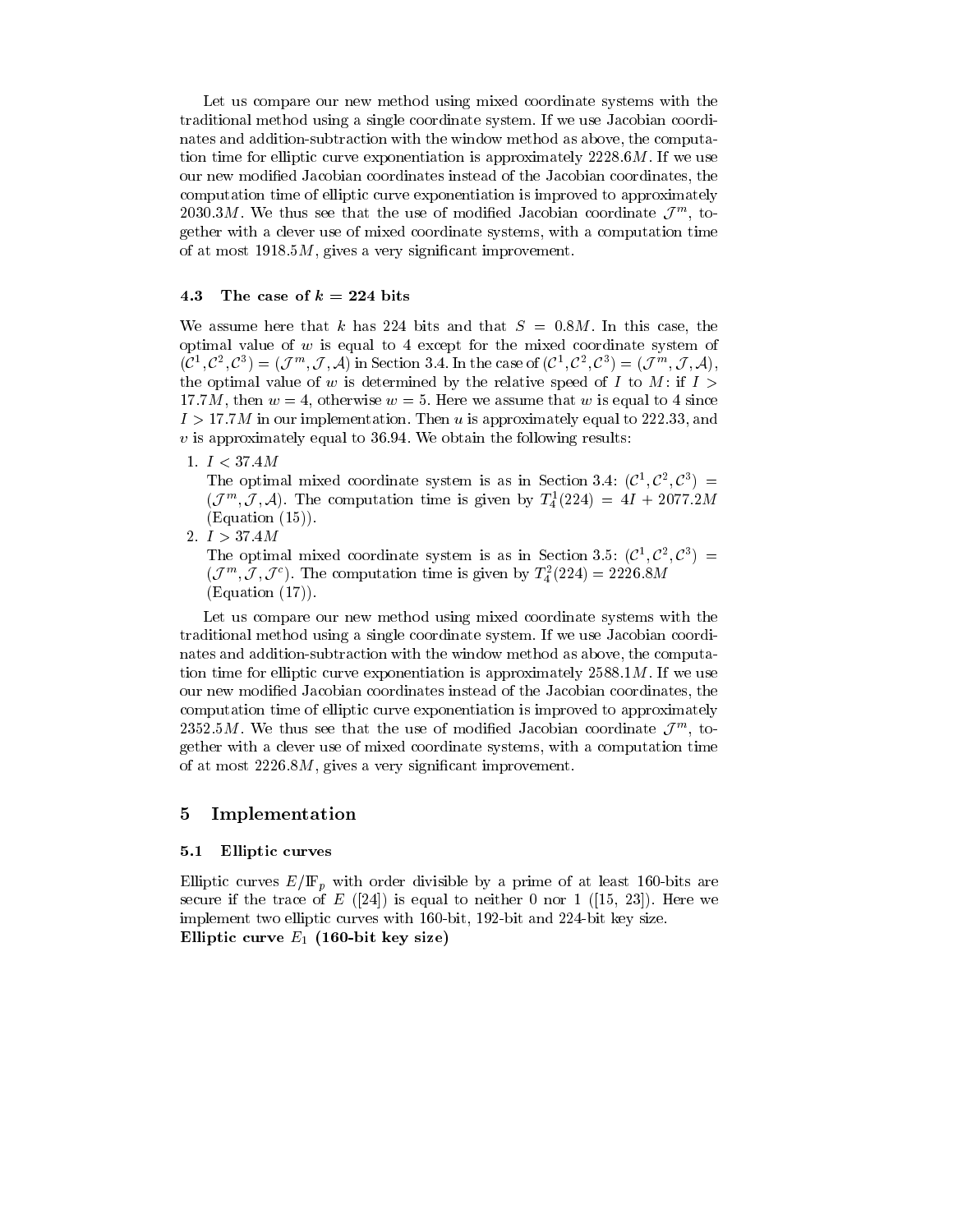- $-$  a neighborhood  $\mathbf{r}_{p_1}: p_1 = 2 2955$
- $-$  an emplic curve  $E_1$ :  $y = x + a_1x + b_1$ , where a -------b -------- $\mu = 1$  ,  $\mu = 1$  ,  $\mu = 0$  ,  $\mu = 0$  ,  $\mu = 0$  ,  $\mu = 0$  ,  $\mu = 0$  ,  $\mu = 0$  ,  $\mu = 0$  ,  $\mu = 0$  ,  $\mu = 0$  ,  $\mu = 0$  ,  $\mu = 0$  ,  $\mu = 0$  ,  $\mu = 0$  ,  $\mu = 0$  ,  $\mu = 0$  ,  $\mu = 0$  ,  $\mu = 0$  ,  $\mu = 0$  ,  $\mu = 0$  ,  $\mu = 0$  ,
- q ------ a point P  $_1$  (  $_2$  )  $_3$  (  $_1$  )  $_2$   $_3$  (  $_4$  )  $_5$  )  $_7$  (  $_7$  )  $_8$  )  $_9$  (  $_9$  (  $_9$  )  $_9$  (  $_9$  (  $_9$  )  $_9$  (  $_9$  (  $_9$  )  $_9$  (  $_9$  (  $_9$  ) (  $_9$  (  $_9$  (  $_9$  ) (  $_9$  (  $_9$  (  $_9$  (  $_9$  ( x - 

-- 
-

### Einpute curve  $E_2$  (192-bit key size)

- $-$  a neig of denition If  $_{p_2}$ :  $p_2 = 2^{--} 3343$
- $-$  an emplic curve  $E_2$ :  $y^- = x^- + a_2x + b_2$ , where  $\frac{d}{dt}$ b- ---- - $\#E_2(\mathbf{r}_{p_2}) = \mathfrak{d}^-(q_2)$ , where  $q_2$  is a prime q- -----

y - - 

- 
- - -

 $x_1 + y_2 + z_1 = x_2 + y_2 + z_1 + z_2 + z_1 + z_2$ x- - 
 - - - - 
 y- - 
 - 

- - 
 - 

### Einput curve  $E_3$  (224-bit key size)

- $-$  a neighborhood **IF**  $_{p_3}$ :  $p_3 = 2^{--} 1025$
- $-$  an emplic curve  $E_3$ :  $y_1 = x_1 + u_3x + v_3$ , where a ------ b 

------ $\mu = 5$  (=  $\mu$ 3)  $\mu$  s a prime q is a prime q is a prime q is a prime q is a prime q is a prime q is a prime q is a prime  $\mu$
- q 
--------- and provide  $\alpha$  ,  $\alpha$  and  $\beta$  and  $\alpha$  is  $\beta$  and  $\beta$  and  $\beta$  and  $\beta$  and  $\beta$  and  $\beta$  and  $\beta$  and  $\beta$  and  $\beta$  and  $\beta$  and  $\beta$  and  $\beta$  and  $\beta$  and  $\beta$  and  $\beta$  and  $\beta$  and  $\beta$  and  $\beta$  and  $\beta$  and  $\beta$   $\mathbf{v}$ 
	- y 
	---------

#### -The running time

We present the running times of elliptic curve exponentiation over our bit and the strategy of density  $\alpha$  and  $\alpha$  are methods with the strategy of the strategy of  $\alpha$ Section 3.4 with the traditional method using a single coordinate. Our modulo arithmetic uses the GNU MP Library GMP - so as to make  $\mu$  as to make  $\mu$  as to make easy comparisons of  $\mu$ possible-the-compact compact the most popular multiple-compact most popular multiple-compact the most compact of platform is an UltraSPARC  $(143 \text{ MHz/Solaris } 2.4)$ . Table 2 shows the running times. We see that our new strategy gives a very significant improvement.

### Conclusion

In this paper, we have introduced modified Jacobian coordinates  $J^{\pi\pi}$ , which offer the fastest doubling of all known coordinate systems. The new modified Jacobian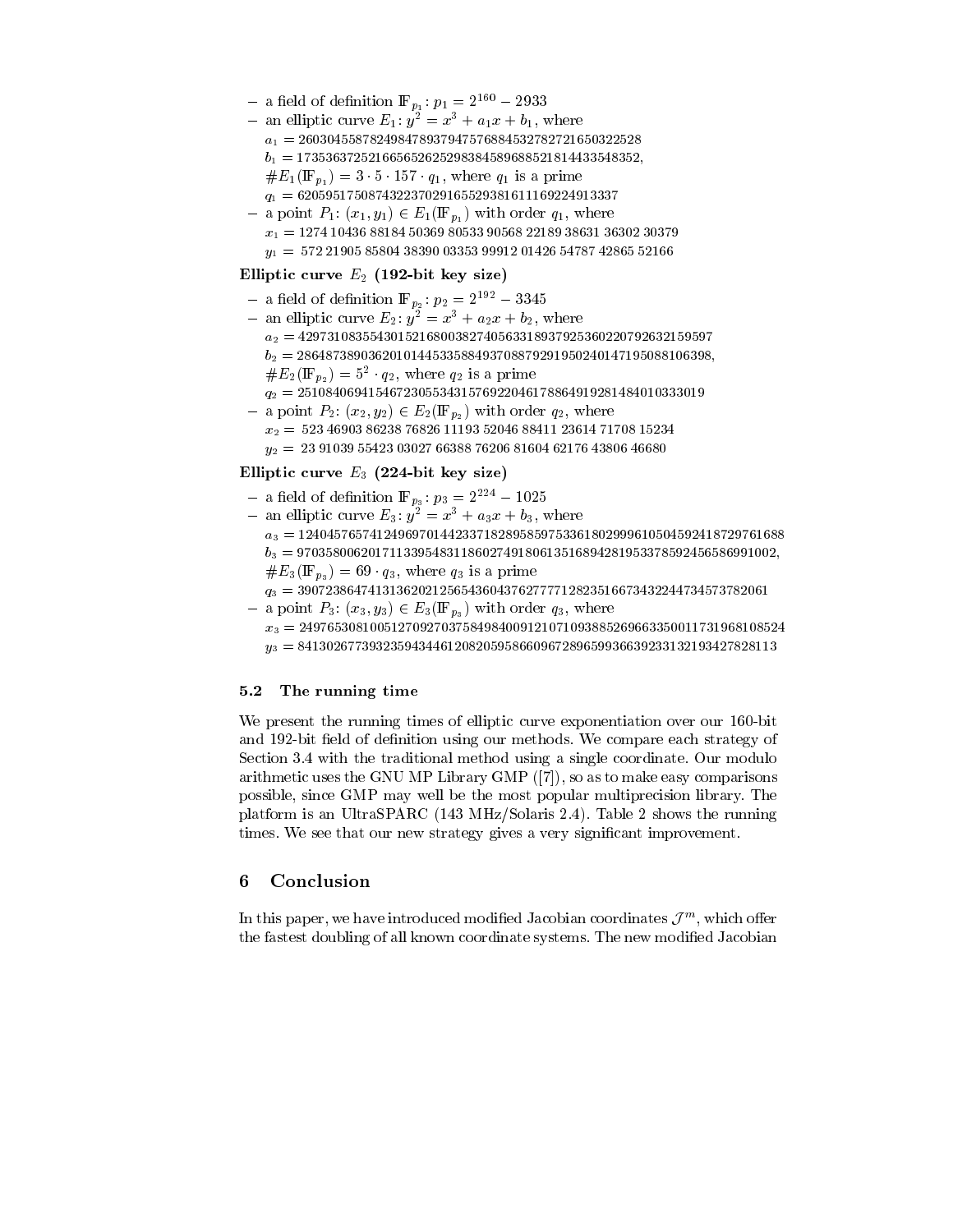|                                                               |       | 160 bit key   192 bit key   224 bit key |           |  |  |  |
|---------------------------------------------------------------|-------|-----------------------------------------|-----------|--|--|--|
| field operations ( $\mu$ sec)                                 |       |                                         |           |  |  |  |
| $160/192/224$ bit addition                                    | 0.59  | 0.64                                    | 0.71      |  |  |  |
| $160/192/224$ bit multiplication                              | 6.50  | 8.93                                    | 12.00     |  |  |  |
| $160/192/224$ bit squaring                                    | 5.35  | 7.22                                    | 9.01      |  |  |  |
| reduction $(320/384/448 \rightarrow 160/192/224 \text{ bit})$ | 2.37  | 2.77                                    | 2.62      |  |  |  |
| $160/192/224$ bit inverse                                     | 166   | 213                                     | 261       |  |  |  |
| elliptic curve operations (msec)                              |       |                                         |           |  |  |  |
| addition $(t(\mathcal{A} + \mathcal{A}))$                     | 0.203 | 0.257                                   | 0.314     |  |  |  |
| addition $(t(\mathcal{J}^c + \mathcal{J}^c))$                 | 0.130 | 0.171                                   | $0.215\,$ |  |  |  |
| addition $(t(\mathcal{J} + \mathcal{J}))$                     | 0.144 | 0.191                                   | 0.239     |  |  |  |
| doubling $(t(2\mathcal{J}^m))$                                | 0.079 | 0.103                                   | 0.127     |  |  |  |
| doubling $(t(2\mathcal{J}))$                                  | 0.094 | 0.122                                   | 0.148     |  |  |  |
| elliptic curve exponentiation (msec)                          |       |                                         |           |  |  |  |
| mixed coordinates (case 1)                                    | 16.17 | 24.93                                   | 35.73     |  |  |  |
| mixed coordinates (case 2)                                    | 16.66 | 25.54                                   | 37.53     |  |  |  |
| single coordinate (Jacobian coordinate)                       | 18.66 | 28.79                                   | 41.86     |  |  |  |
| single coordinate (projective coordinate)                     | 20.33 | 30.17                                   | 44.79     |  |  |  |

Table - Times for elliptic curve operations UltraSPARC

coordinates improve the computation time of  $\mathcal{L}$ tion to approximately  $1708.2M$  even with the traditional method which uses a single coordinate system: the use of modified Jacobian coordinates reduces the computation time of the best known method by 

Furthermore we have proposed a new method using mixed coordinate sys tems-divides elliptic curve elliptic curve exponentiation into the parts-dividend into the parts-dividend into the part we choose the optimal system For these choices we have presented three cases according to the relative speed of inversion to multiplication over  $\mathbb{F}_p$ . We have seen that the use of modified Jacobian coordinates together with a clever , was a computed coordinate systems-time and at most  $\alpha$  most  $\alpha$  computation time of at most  $\alpha$ gives a very signicant improvement Our new strategy with modied Jacobian coordinates reduces the computation time of the best known method by more than  $14\%$ .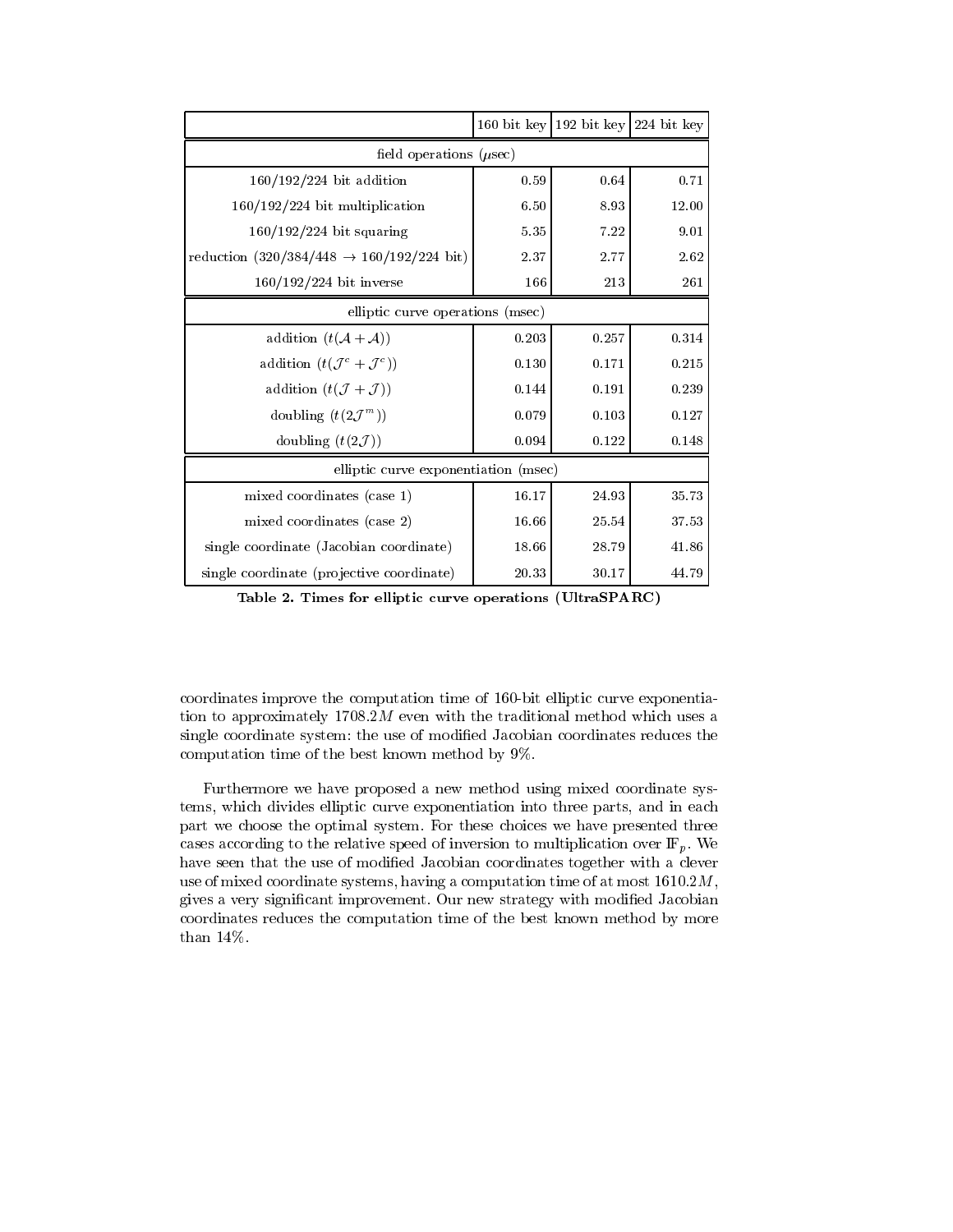### References

- 1. D. V. Chudnovsky and G. V. Chudnovsky "Sequences of numbers generated by addition in formal groups and new primality and factorization tests" Advances in Applied Math-
- H Cohen A course in computational algebraic number theory Graduate Texts in Math. 138, Springer-Verlag, 1993, Third corrected printing, 1996.
- 3. H. Cohen, A. Miyaji and T. Ono, "Efficient elliptic curve exponentiation", Advances in Cryptology-Proceedings of ICICS'97, Lecture Notes in Computer Science, SpringerVerlag ---
- 4. G. Frey and H. G. Rück, "A remark concerning  $m$ -divisibility and the discrete logarithm in the divisor class group of curves Mathematics of computations  $\mathbf{u}_i$ 865-874.
- Proposed federal information processing standard for digital signature standard  $\mathcal{N}$  and  $\mathcal{N}$  and  $\mathcal{N}$  and  $\mathcal{N}$  are a set of  $\mathcal{N}$  . The contract of  $\mathcal{N}$
- 6. T. ElGamal, "A public key cryptosystem and a signature scheme based on discrete logarithms IEEE Trans- Inform- Theory IT -
- Torb jorn Granlund The GNU MP LIBRARY version -- June ftpprepaimitedupubgnugmp--targz
- 8. Jorge Guajardo and Christof Paar "Efficient algorithms for elliptic curve cryptosystems", Advances in Cryptology-Proceedings of Crypto'97, Lecture Notes in compared of the springer and the springer of the springer of the space of the space of the space of the space of the space of the space of the space of the space of the space of the space of the space of the space of the s
- 9. G. Harper, A. Menezes and S. Vanstone, "Public key cryptosystems with very small key lengths", Advances in Cryptology-Proceedings of Eurocrypt'92, Lecture notes as a computer secondly a controlled parameter when  $\mathcal{N}$  and a control
- IEEE Provincial Draft June 2012, and the provincial Draft Draft Draft June 2012, and the provincial Draft Draft Draft Draft Draft Draft Draft Draft Draft Draft Draft Draft Draft Draft Draft Draft Draft Draft Draft Draft Dr
- d e knuth The art of computer programming voltages programming volnd ed Addison and Addison and Addison and Addison and Addison and Addison and Addison and Addison and Addison a
- N Koblitz Elliptic curve cryptosystems Mathematics of Computation --
- 13. N. Koblitz, "CM-curves with good cryptographic properties", Advances in  $Cryptology-Proceedings of \ CRPTO'91$ , Lecture Notes in Computer Science, 576 - SpringerVerlag --
- 14. K. Koyama and Y. Tsuruoka, "Speeding up elliptic cryptosystems by using a signed binary window method", Advances in Cryptology-Proceedings of Crypto'92, Lecture notes in Computer Science and American Science and Science and Science and Science and Science and Science and
- 15. A. Menezes, T. Okamoto and S. Vanstone, "Reducing elliptic curve logarithms to logarithms in a finite field", Proceedings of the  $22nd$  Annual ACM Symposium on the Theory of Computing (Theory) and Computer
- 16. V. S. Miller, "Use of elliptic curves in cryptography", Advances in Cryptology-*Proceedings of Crypto*  $85$ , Lecture Notes in Computer Science, 218 (1986), the contract of the contract of the contract of the contract of the contract of SpringerVerlag -
- 17. F. Morain and J. Olivos, "Speeding up the computations on an elliptic curve using additions a ditionsubtraction chains theoretical Informatics and Applications and Applications and Application
- 18. S. C. Pohlig and M. E. Hellman, "An improved algorithm for computing logarithms over GF p and its cryptographic signicance IEEE Trans- Inf- Theory IT , \_ . . . , . \_ . . \_ \_ \_ . .
- J Pollard Monte Carlo methods for index computation mod <sup>p</sup> Mathematics of Computation and Computation and Computation and Computation and Computation and Computation and Computation